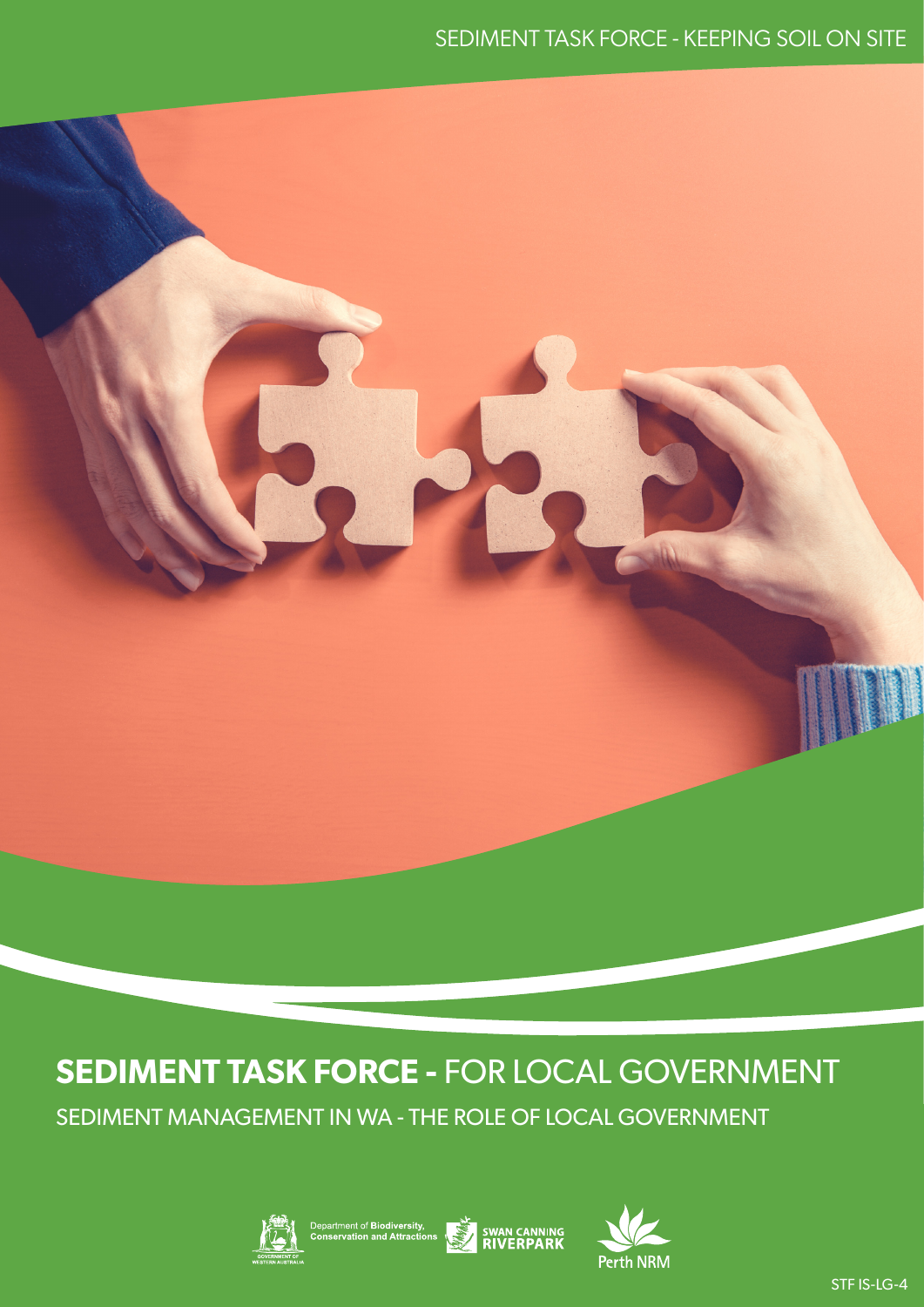## **Sediment Management in WA - The Role of Local Government**

Local Governments in Western Australia are tasked to enact local laws and ensure compliance with State legislative requirements to effectively manage erosion and sediment loss on subdivision, building and construction sites. This is primarily achieved by:

- Including planning approval/building licence requirements (conditions) requiring developers and builders to control and mitigate erosion and sediment loss during urban development.
- Issuing erosion and sediment control advice in compliance actions.

### **Why does preventing sediment loss matter?**

Builders sand and other materials escaping development and construction sites can cause significant damage to the environment when it escapes a site and enters the stormwater system.

In addition to creating blockages which can lead to localised flooding in the stormwater system, the combined materials become sediment, causing further damage once they reach our waterways, smothering bottom-dwelling plants and animals and accumulating in deep, permanent pools in rivers, destroying critical habitat.

Fine sediment can clog the gills of fish, and reduce the available light required for photosynthesis in aquatic plants, causing ecosystem collapse. Sediment can also contain high levels of introduced nutrients, promoting toxic algal blooms and nutrient enrichment of our waterways.

Taking basic sediment control measures on site can reduce the amount of materials entering the environment by up to 90%, making environmental management a simpler and more cost-effective task, while protecting the environmental, social and cultural values of your local waterways.

#### **What are our goals?**

Local Government is uniquely positioned to work with residents, developers and builders to implement erosion and sediment control measures to achieve the following outcomes:

- Help maintain stormwater management systems such as biofilters, pervious paving, infiltration cells and tree pits that are critical to protecting our rivers, wetlands, marshlands and oceans.
- Protect hydrological functions of rivers, wetlands and other waterways.
- Prevent sediment from smothering the reeds, plants and seagrasses that keep our rivers, wetlands and oceans healthy.
- Ensure river pools continue to provide a vital refuge for fauna during long hot summers and dry seasons.
- Protect aquatic invertebrates and benthic algae populations, whose presence is necessary for water ways to remain healthy ecosystems.
- Prevent fish, prawns, crabs and other aquatic wildlife being killed due to the detrimental effects of sediments entering ecosystems.
- Reduce nutrient enrichment of waterways and associated algal blooms.
- Prevent sediment from covering grass in parks that receive stormwater runoff.
- Prevent the creation of breeding grounds for pest and potential disease-causing mosquitoes and midges and protect public health from mosquito-borne diseases and pathogens.
- Reduce the risk of houses and roads flooding as a result of blocked stormwater drains.
- Reduce the risks of accidents on roads and paths.

As local government officers, it is easy to see how improper management of sediment runoff can eventually cause issues across the entire organisation due to the negative impacts on public safety, environmental health, maintenance, operations and civil works.

Research undertaken by the Sediment Task Force and the University of Western Australia has shown that improper sediment management can cost local governments upward of \$2,182 per hectare of land developed in dredging costs alone (see [Key Findings of the Economic Cost of Erosion And Sediment Loss From Construction Sites Report](https://bit.ly/3latfB1)).